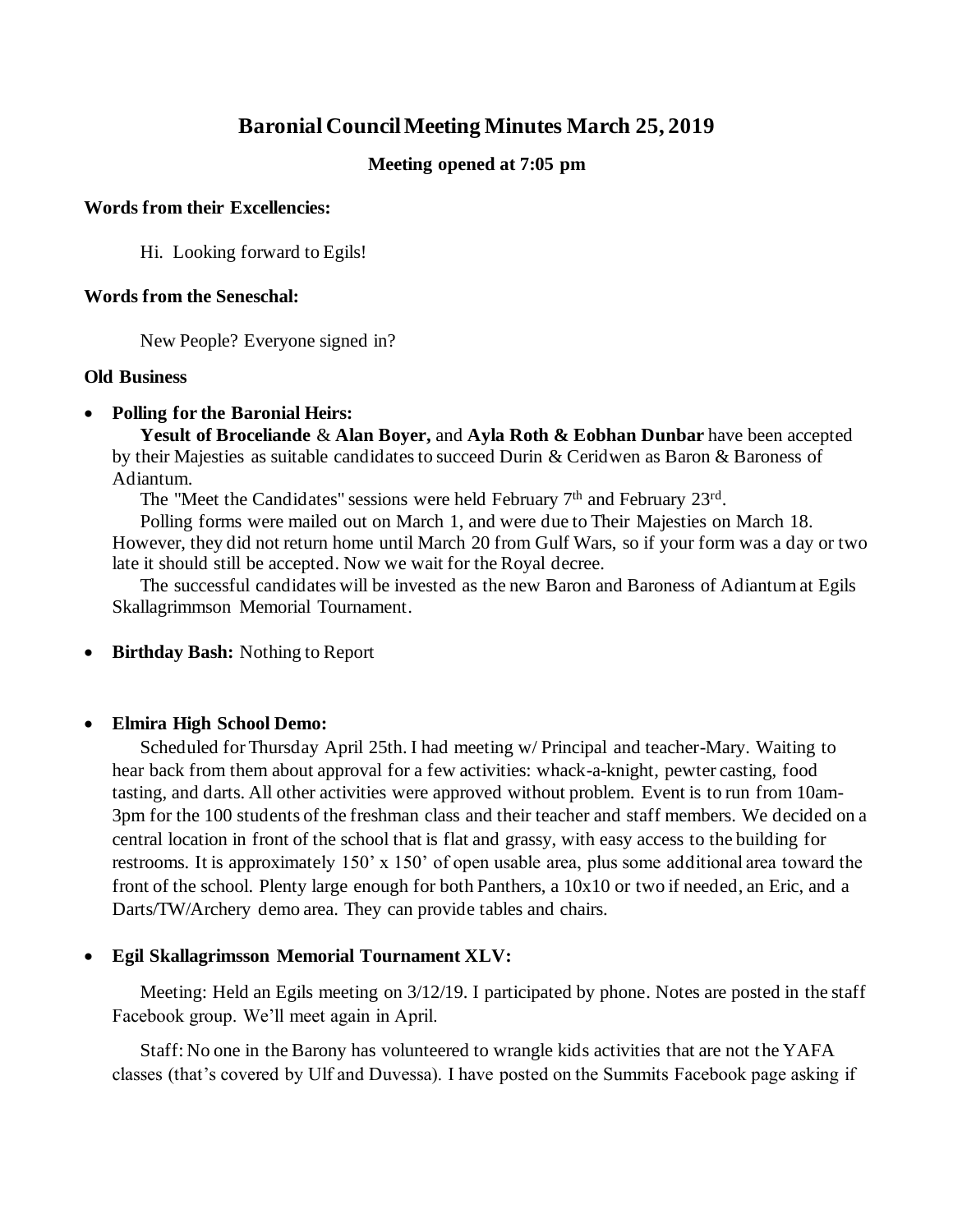anyone is interested in coordinating no-YAFA kid stuff. I have one expression of curiosity about the job and Duchess Eleanor volunteered to bring her flock of stuffed chickens. Stay tuned.

Prizes: Coming along nicely. Many thanks to all of you who are making and/or donating prizes. If you have something that you are making or donating, please send me pictures ASAP that I can use to publicize our wonderful prizes. Your word fame will increase mightily! Kirby has agreed to make a frame for the Norse tent that's the 3 Pillars overall prize.

Parks: Murchadh is doing a walk-thru of the park with the ranger this coming Friday. First work party will be Saturday, April 6. Murchadh is organizing it. Anton agreed to redo the sandbag steps from Merchants Row down toward the river. 2nd work day is Sat., May 18.

Infrastructure: Finally finalized the garbage arrangement, so all infrastructure is accounted for. Our Sanipac contact is interested in coming to the event, so I sent her web links, etc.

Publicity: I have been sending updates to Thorsteinn for the event's web pages on the Baronial website. I'm waiting on information about thrown weapons and archery to update the Martial Acitvities page. I have the updated List Fields activity information.

Pre-registration info has gone out to various Facebook groups (An Tir Friends, Summits, Adiantum, TP, Dragon's Mist, 3M).

A request for classes has garnered a number of offers.

As soon as I have good pictures I can start promoting our prizes for the various competitions.

Nai posted a Facebook event for the April 6 work party.

Merchants: Merchant registrations are coming in steadily.

Site Tokens: Alan and Johanna have been working on getting stamps ready, and Alys is prepared to organize the stamping of the muslin bags.

3P and Classes: I'm working on getting judges for the Three Pillars A&S competitions (I have about half so far), and Alan and I have been asking people to teach classes. So far we have 24. If you have suggestions of classes you'd like to see taught, especially if you know a good teacher, please let either of us know ASAP.

#### • **Bear & Apple Tavern & Kingdom Heraldic Symposium Fall 2019:** Nothing to Report

#### • **12th Night 2020**:

The major 12th Night news since January is that the room reservations at Valley River Inn went live and were all reserved in under ½ hour, crashing the reservation site in the process. Valley River has sent me a list of people that VRI put on their waiting list, but at our sales rep's request, we will handle the waiting list ourselves. Emma Haldan is taking care of this and information about how to get on the wait list and make a room cancelation is now up on the 12th Night web page and has been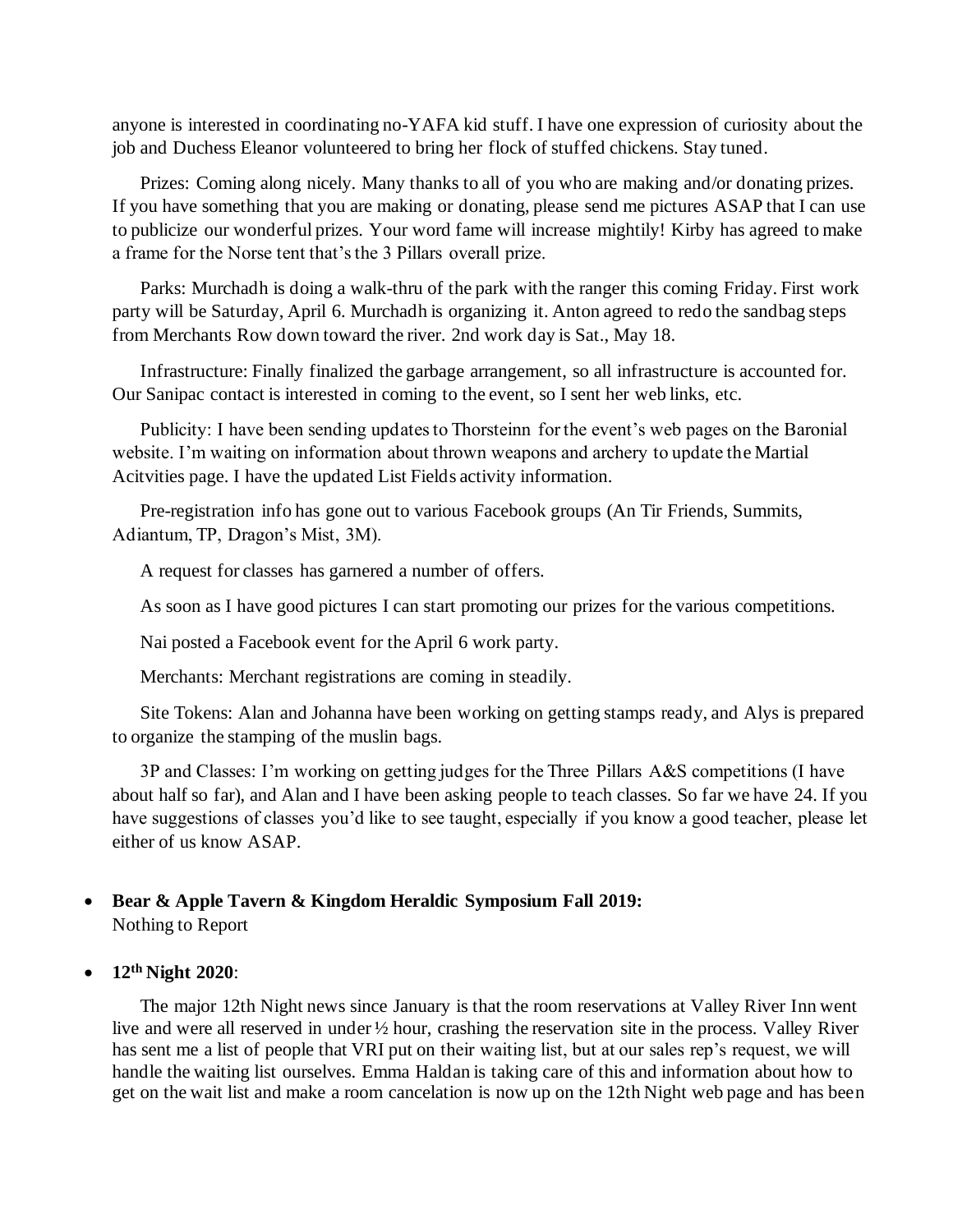posted around Facebook. Gera Gangolffin (Kingdom Seneschal Event Deputy) was an enormous help with the muddle surrounding the post and subsequent complaints.

When I'm back in Oregon I will develop a list of nearby hotels and see if I can get discounts for SCA folk for the 12th Night weekend. My target for posting that is June.

Marian is working with Thorsteinn to get a 12th Night page up on the Baronial website. So far we only need one page for the lodging and meeting room reservation information. We'll add more information this summer and into the fall as we approach the event.

Our decorations are well in hand, and I will be able to complete everything I had planned to do this summer and fall.

We need to have Paypal available for use at the event, so the Barony needs to add the requisite Paypal language to its Financial Policy and possibly the Customary. We will also need someone to run Paypal at the event (we are not doing any pre-registration). It is possible that our head of gate will be able to handle that as well as the rest of her duties.

#### • **Social Media Policy:**

#### **Proposed ADIANTUM SOCIAL MEDIA POLICY V1.0**

The Office of Social Media is responsible for the use of social media on approved platforms to support the goals of the Society for Creative Anachronism, Inc. and to facilitate communication with its participants.

#### **Warrants & Management Roles**

Branch Social Media Officer shall be a warranted deputy of the Principality Social Media Officer. Each official SCA social media site/outlet will have at least two administrators, one of which must be the SMO. It is encouraged that the appropriate Seneschal or Web-Minister fill that role to accompany the Social Media Officer. Each administrator will have equal administrative control of the official social media site/outlet.

Official SCA social media sites/outlets should be monitored and moderated by the Kingdom and Local Group Social Media Officers and/or Deputies.

Group Social Media Officers must notify their KSMO when they enter or leave office. **Reporting**

Branch Social Media Officers shall submit quarterly reports to the Principality Social Media Officer per the Branch Reporting Schedule.

## **Permissions for Material Previously Released Outside the SCA**

For material for which an appropriate release is openly published including Creative Commons and those materials released into the public domain, it is not required to use SCA Release Forms in order to distribute that material through a presence covered by this policy, provided the use thereof does not infringe on the terms of use for the given platform or the terms of the release.

Account administrators shall follow all guidelines for use in a creative work's release, including attribution and linking, and shall be prepared to honor requests that content be removed when appropriate in accord with the standards set by Society Corpora and Kingdom laws and policies. Trademarks and Intellectual Property Within the SCA

SCA members and nonmembers may request use of SCA trademarks and service marks. Such requests and approvals can requested to the President addressed to the SCA Corporate Office or via an email that is sent to president@sca.org .

## **Restriction on Content**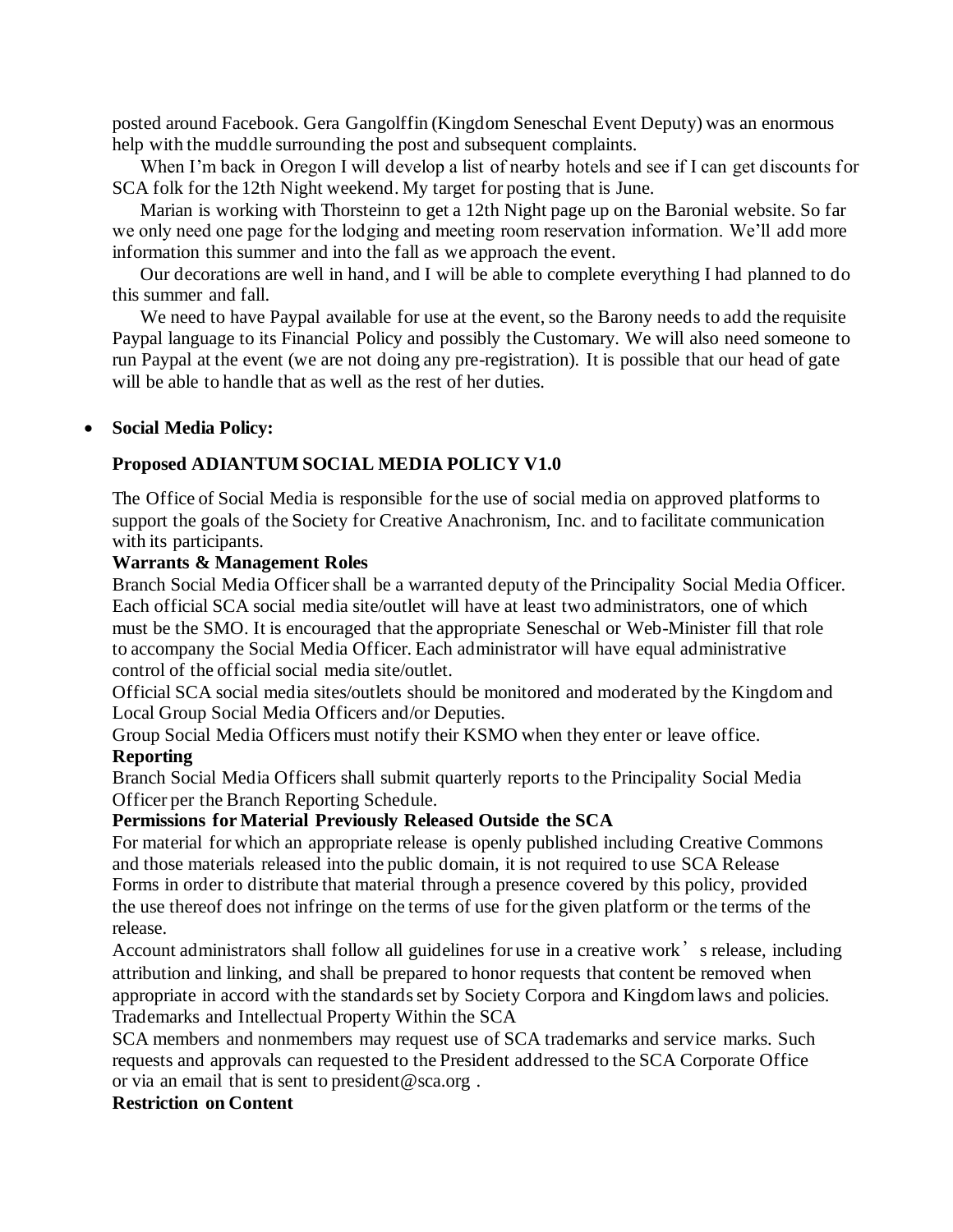There are particular categories of information which cannot be initially announced through a social media page/outlet, based on requirements present in the Governing Documents and other policies and handbooks. No social media site/outlet may publish content unless that content has already been published in the required SCA venue first. The following are the most common types of information applicable under this section and is not meant to be exhaustive; in all cases, verify the requirements for publication in the relevant policy.

- Unapproved changes to law, policy and handbooks;

- Initial event publication in a Kingdom Newsletter/Kingdom Website for official status;

- Administrative and Royal Sanction; and

- Official pollings, including branch status change and Baronial succession.

The SCA encourages creativity and innovation in the use of social media by its entities. Certain activities and information are inappropriate to any social media page/outlet. The following material, including but not limited to posted messages, comments, threads of discussion, or media, collectively known as "content," shall not be permitted on any presence associated with the SCA.

- Content that involves modern politics or political subjects, particularly any activity that

may be interpreted as endorsement of a particular political party, candidate for political office, legislation or referendum.

- Content that involves modern religion or religious subjects.
- Content that broadcasts false or misleading information, including content which is

intended to disparage, intimidate or negatively impact the reputation of an individual, branch, event, or other group.

- Content that distributes material under current copyright that has not otherwise been

authorized for distribution with appropriate attribution.

- Content that involves potentially lewd or offensive material, harassment, hate speech,

profanity, or pornography.

- Content that is otherwise disallowed by existing SCA policy, including but not limited to

published Society and Kingdom Seneschal, Chronicler, and Web-minister policies.

Any other content that is deemed by the administrators or Social Media officers of the

relevant entity to be inappropriate for the site/outlet according to any guidelines set for participation in that particular site/outlet.

## **Approved Platforms**

Social Media is ever evolving and growing constantly. We have approved platforms that are used for social media. If you wish to pilot a platform that is not listed below, ask your KSMO. The KSMO must be informed and keep a current listing of any/all new groups' social media sites/outlets. Branch is required to maintain an Official Facebook Page. Each group is encouraged to have an Official Facebook group.

Current Official Approved Platforms:

- Facebook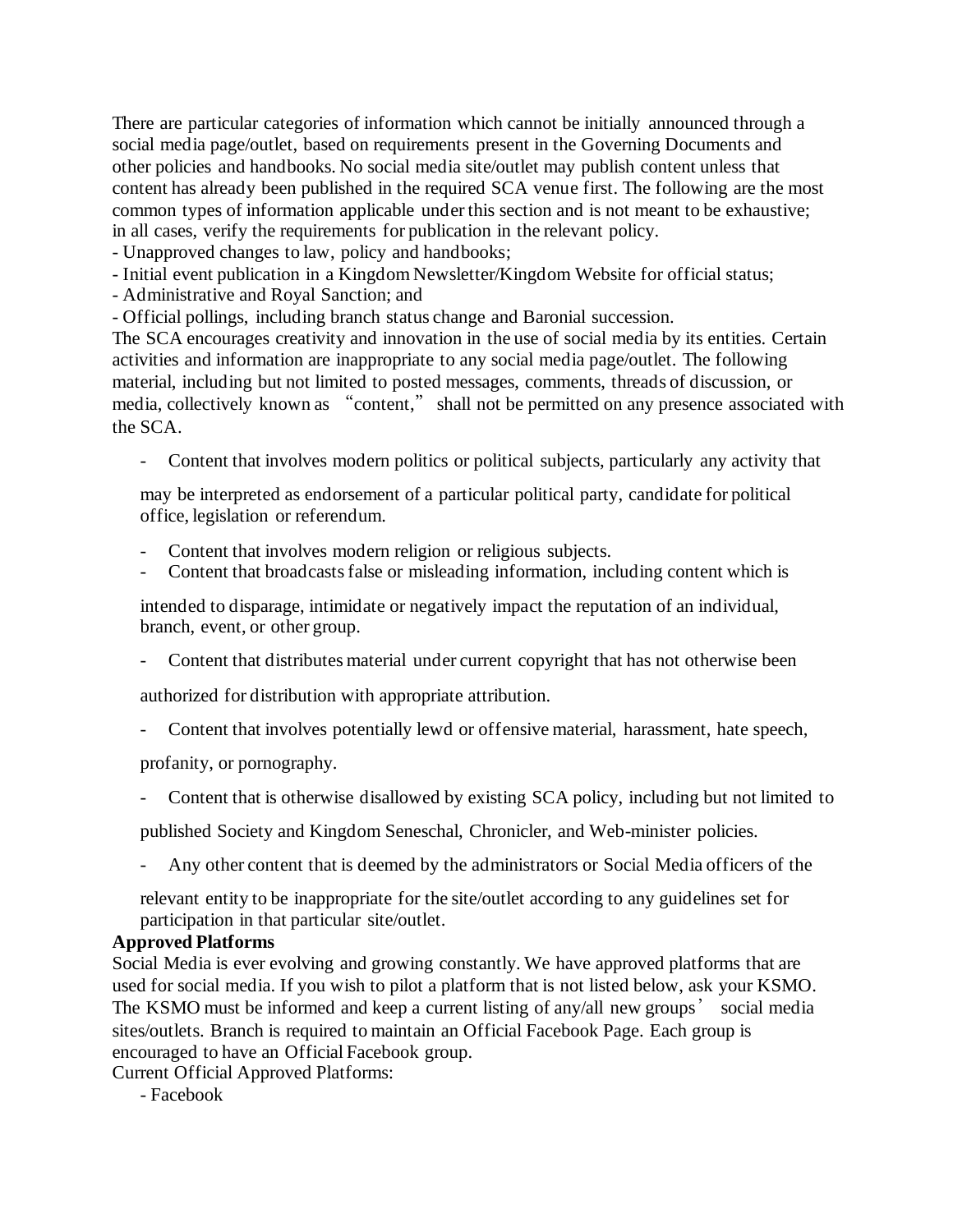- Twitter
- Instagram
- Google +
- Meetup

## **New Business**

- **Anton's Victory at Summits Coronet, Marshals & Bear & Apple Tavern:** Congratulations to Tanis Anton Ray, who now needs immediate relief as Marshal, Cut & Thrust Marshal, Rapier Marshal, and Event Steward for Bear & Apple Tavern.
- **Financial Policy Update:** The Barony needs to put language authorizing the use of Paypal in its financial policy. Kingdom would like it available at 12th Night. I think Marcello might have samples of wording we could use. Please work with Marcello for a proposed revision at the April Meeting.

## • **Officer Applications:**

We have several vacancies and others that are coming due for extension or replacement. Please be aware of your warrant status and don't wait until you are 6-9 months out to announce the need for a replacement. If you are interested in Youth Combat or Family Activities, there is a background check requirement. Please announce your intent for either of these early so we can get that process started.

**-** (Open/Vacant Offices: *Chamberlain*, *Youth Combat Marshal, and Family Activities Coordinator*).

## **Officer Reports**

## • **Arts & Sciences – Alan Bowyer:**

Arts and Sciences met twice in the Month of March, on the 5th and 19th. Good turnout both nights.

Many projects were there to see: Sewing, knitting, weaving, pewter casting, stamp making and arrow fletching. No funds were spent, no injuries reported. There will be a thingmakers session tomorrow, and further A&S nights April 2nd and 16th.

## • **Chamberlain – Thorholfr "Kirby" Egilson:**

## • **Chatelaine – Louisa of Lorne:**

- One survey response this month.

- Sent out a *Birthday Bash* invitation email earlier this month to almost 90 new email addresses collected over the last year. Thank you Margaret for the help entering those dozens of handwritten emails into the computer.

- Follow up *Bash* invitation email will be going out the first of April.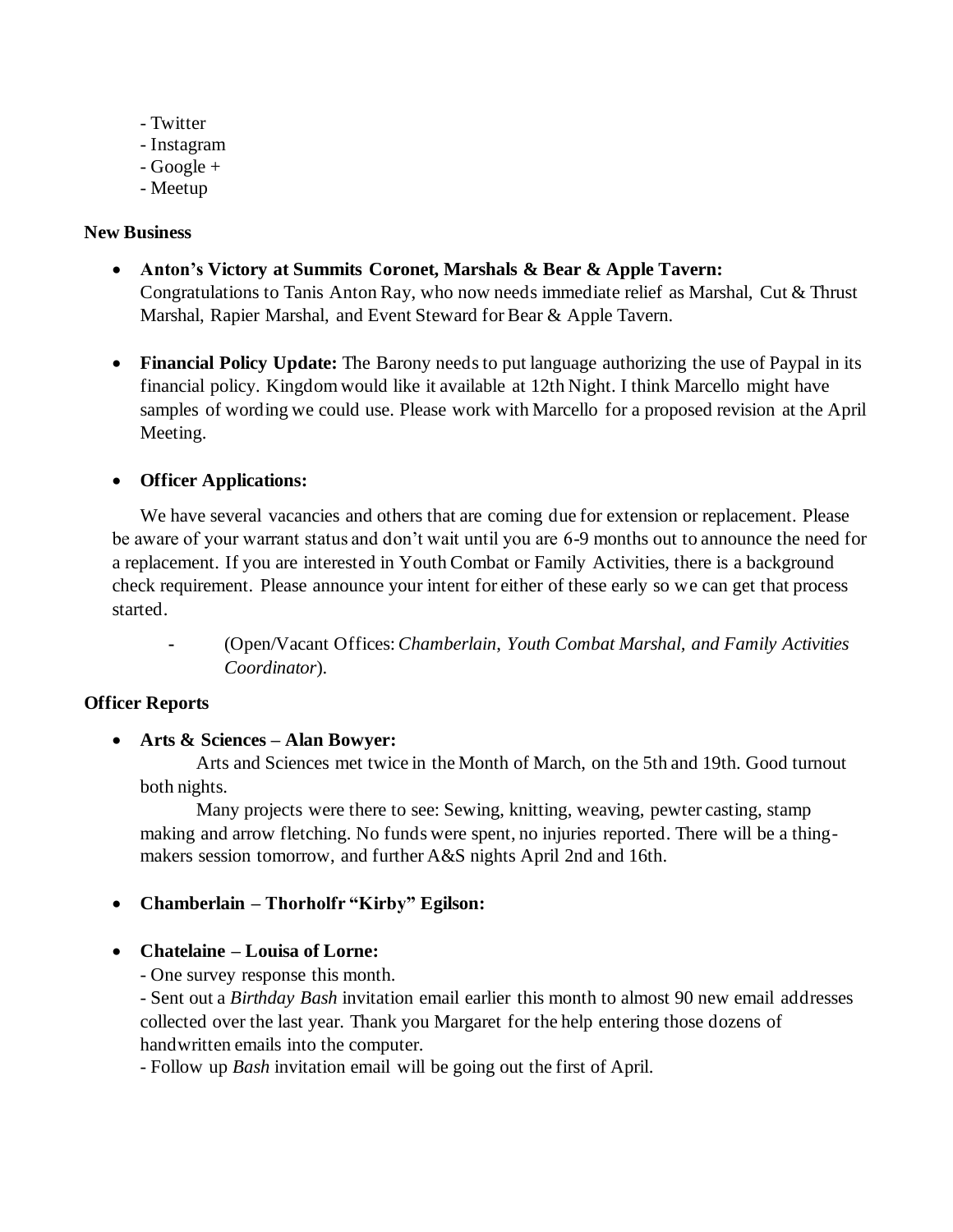- Verbal Invitation to *Bash* was Their Alpine Highnesses was given at Coronet. They were a 'Maybe' at that point.

- The Viking hood for the Newcomer prize for *Birthday Bash* is finished. Brynjarr is also making a leather pouch as well. I am in need of scribal someone, with Norse influence, to make up a mini "Gift Certificate" for the Weekend Pass.

- Sour news: I may or may not be present for *Bash*. Mom is going in for more surgery on Wed, April 10th (splenectomy & hernia repair). She may or may not still be in the hospital on Saturday. If she is still in the hospital on Saturday, I will be there, in not, then no. Unfortunately, either way, you're unable to count on my vehicle for pavilion and tote transportation. I will make sure all of my duties for the event are covered by others if I am unable to be there.

- Possible *Holiday Market* Demo with 1-2 booths space and an on-stage Fighter/Bardic/etc. set. FREE space—no fee. The potential dates would be either 16-17 November and/or 23-24 November. We can choose anything from one day to two weekends, it's up to us. I believe our minimum commitment should be at least one day booth and a stage set. More is up to council. Note: Set-up Friday & we could leave materials safely overnight to do a weekend demo. Yay Emma for the hookup!!!

## • **Social Media Officer – Nai Martyn:**

- 143 Page Views this month, 7 new Page likes for a total of 152 Likes, Reached 270 people
- I will begin live streaming Business Meeting at the March Meeting
- I have sent a proposed social media policy to all officers for review and will have a paper copy with me at the meeting if needed.
- I still need clarification on what and how we want to deal with the yahoo group and for files that are saved in its files section.
- I will be using some free promotion funds to promote Egil's, Perhaps Birthday Bash, stay tuned.
- We need to get the Link to the official FB page linked on our website, and get the email addresses all updated with the new 365 emails.
- Reminder that it important announcements and scheduled gatherings be posted via the official Page in order to be accessible to everyone at any time (nothing gets lost in the algorithms)
- **Chronicler – William Jakes:** Nothing to Report
- **Exchequer – Margaret Alexander:**  Nothing to Report
- **Herald – Lucius von Bamburg:** Nothing to Report
- **Gold Key – Alys Meghan Cattwyn:**  Nothing to Report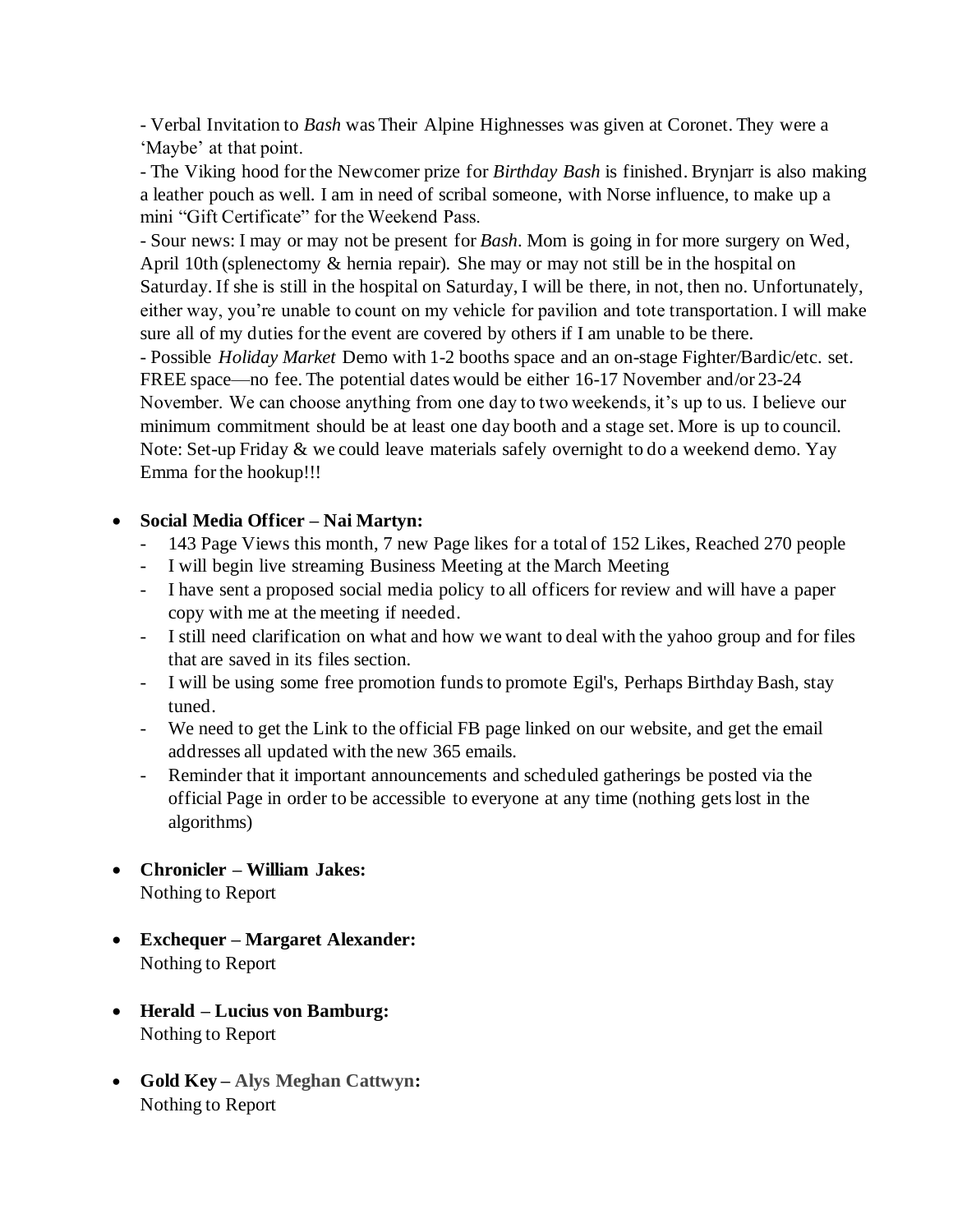## • **Lists – Elizabeth Turner de Carlisle:**

I attended March Coronet where I ran the Coronet list on behalf of the Principality Lists Minister as she was being fought for. All the paperwork has been turned over for that.

There was no need for the Baronial lists office this month. We are in a holding pattern until Birthday Bash :) I need to know what championships we intend to host at this event so I can be prepared with the correct lists.

- **Marshal – Anton Ray:**  Nothing to Report
- **Cut & Thrust Marshal – Anton Ray:**  Nothing to Report
- **Rapier Marshal – Anton Ray:**  Nothing to Report

## • **Archery Marshal – Iurii Levchenich:**

For the month of March, we have been having our regular indoor practices at Bow Tech on Tuesday evenings, attendance has been between 2 to 5 people each week. These have been being hosted by the very capable Katherine Fox, due to my health problems recently, including being in the hospital tonight.

I will be hosting the Barony's Archery Championship next month at Adiantum's Birthday Bash on Saturday, April 13th. Details of the schedule and championship eligibility requirements will be posted shortly.

We will be having our next practice on Tuesday, March 26th from 4pm to 6pm at BowTech, 90554 OR-99, Eugene, OR.

## • **Thrown Weapons Marshal – Kevin Sorok:**

Nothing to Report

## • **Scribe Antonia – Crivelli:**

We had one scribal night in March, Tuesday the 12th; as the Egils planning meeting was held at the same time only Dame Johanna and I actually worked on charters. At the moment we are building up an inventory of Baronial charters and working on invitations and thank-you notes for Egils. David Bianco has asked me to do a Laurel scroll for him and sent me deer hide parchment (!) to put it on. This is a great honor. I was sorry to miss Kingdom A&S at which I understand there was good scribal "geeking" but the weather did not cooperate.

## • **Seneschal – Murchadh Monaidh Chraoibhe:**

Completed my tasks for Polling and waiting with everyone else for the outcome. I'm meeting with the State Parks department on Friday afternoon for another walk through of Lynx Hollow Park before the April  $6<sup>th</sup>$  work day.